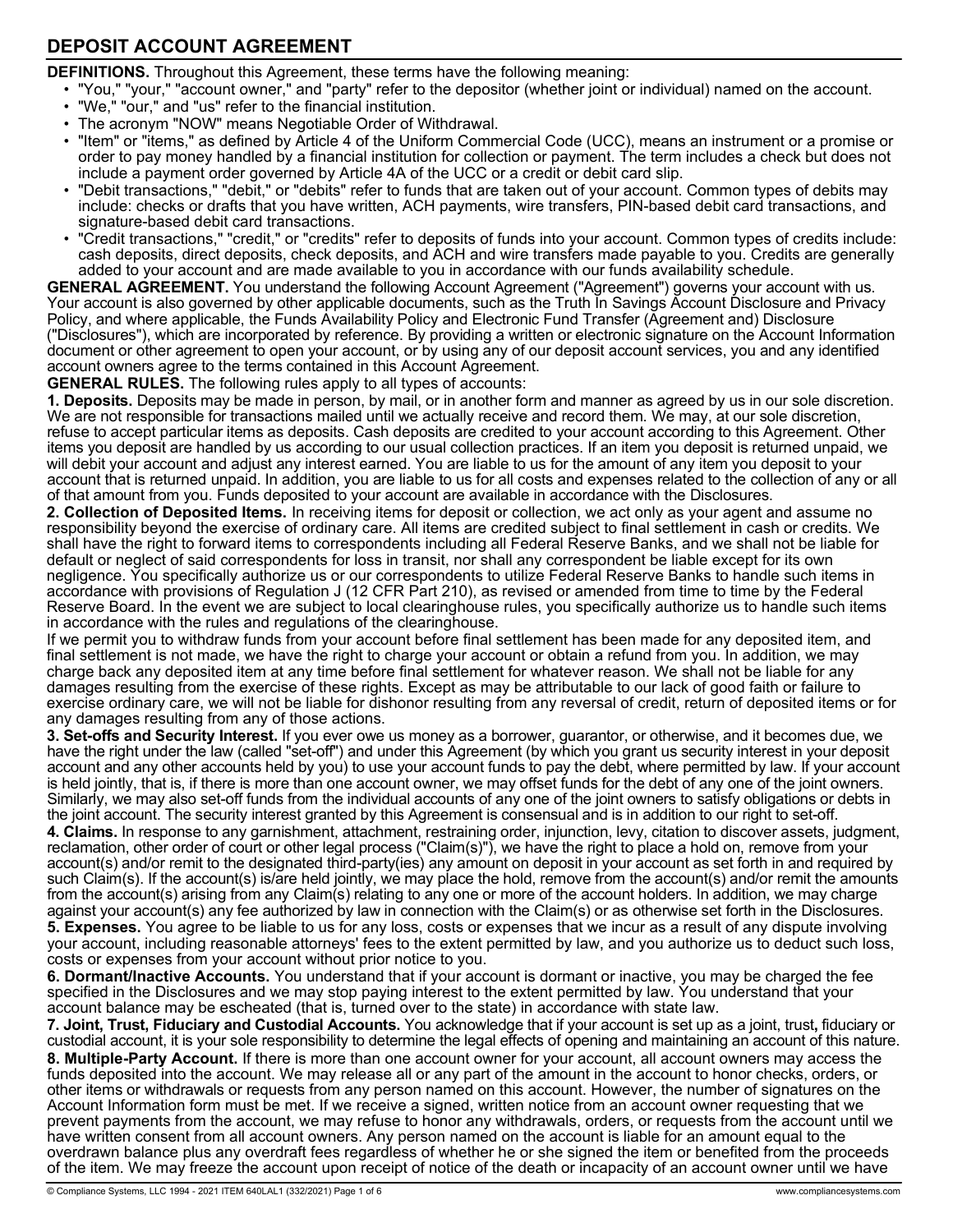received all necessary documentation to establish to whom payment should be made. We may use the funds to satisfy a debt or judgment of any person named on this account if ordered to do so by a court of law.

**9. Joint Account Without Right of Survivorship.** The account owners agree there shall not be a right of survivorship between the account owners and agree that the funds deposited into the joint account may be paid to any one of the account owners. If an account owner dies, we may pay the funds to the surviving account owner(s), and any payment shall be a full release and discharge of our obligation as to any heir, legatee, creditor, or other third party having rights or claims to the funds of the deceased account owner. We are also not liable for any estate, inheritance, or succession taxes that may be due. However, the surviving account owner(s) may be liable to any heir, legatee, creditor, or other third party having rights or claims to the funds of the deceased account owner. **If this account is a joint account between spouses, the following community property rules apply:** When the account is a joint account between two parties authorized by law to hold community property together, the account will be owned by the parties who fund the account with community property. If the account is titled without an indication that it is owned as joint tenants with rights of survivorship, the account will be owned by the parties and all property in the account, including earnings, will be held as community property without right of survivorship; and upon the death of either party, one-half of the property will vest in and belong to the estate of the deceased party.

**10. In Trust For or Payable on Death Account.** If this account is noted as an In Trust For or Payable on Death account, the trustee(s) may change the named beneficiary(ies) at any time by a written direction to us. The trustee(s) reserves the right to withdraw all or part of the deposit at any time. Such payment or withdrawal shall constitute a revocation of the trust agreement as to the amount withdrawn. The beneficiary(ies) acquires the right to withdraw only if: (i) all of the trustees die, and (ii) the beneficiary is then living. The beneficiary(ies) is only entitled to the amount that is in the trust after all of the trustee's(s') outstanding debits and items have been paid. If all of the beneficiaries predecease the trustee(s), the named beneficiary's(ies') death shall terminate the trust and title to the money that is credited to the trust shall vest in the trustee(s). If two or more beneficiaries are named and survive the death of all of the trustees, such beneficiaries will own this account in equal shares without right of survivorship, unless otherwise indicated. If the primary beneficiary predeceases the owner(s), when two or more contingent beneficiaries are named and survive the death of the owner(s), such beneficiaries will own this account in equal shares without the right of survivorship, unless otherwise indicated. Named beneficiaries are assumed to be primary unless indicated as contingent.

**11. Custodial Account.** A custodial account is subject to applicable law as adopted by the state in which the account is opened. The documents that authorize the custodianship may be required for the account. An account opened under the Uniform Transfers/Gifts to Minors Act must be opened in the name of a custodian "as custodian for (name of minor) under the Uniform Transfers to Minors Act". There may be only one custodian and one minor as beneficiary for each minor account. **12. Authorized Signer (Agent) Designation.** If you designate an agent, your named agent may make account transactions for you but has no ownership or rights at death unless named as a Payable on Death beneficiary or named as an In Trust For beneficiary, if applicable. If you have designated that the agent shall continue to have power after your disability or incapacity, the agent's authority survives your disability or incapacity. The agent may act for a disabled or incapacitated party until the authority of the agent is terminated. If you have noted that the agent shall not have power after your disability or incapacity, the agent's authority terminates upon your disability or incapacity. If you failed to specify whether or not the agent's authority survives or instead terminates upon your disability or incapacity, the authority will be presumed to survive your disability or incapacity. Death of the sole party or last surviving party terminates the authority of the agent. We may continue to rely on the agency designation to the extent permitted by law, until we have proper notice of an event of termination and have had a reasonable period of time to act upon it.

**13. Power of Attorney.** If you wish to name another person to act as your attorney in fact or agent in connection with your account, we must approve the form of appointment.

**14. Fees, Service Charges and Balance Requirements.** You agree you are responsible for any fees, charges, balance, or deposit requirements as stated in the Disclosures. We also reserve the right to impose a service charge for cashing checks and other items drawn on your account if the person cashing the check or item is not a customer of this financial institution. **15. Non-Sufficient Funds and Overdrafts.** If your account lacks sufficient funds to pay a debit transaction or item presented for payment as determined by your available account balance or actual (ledger) balance, we may (1) return the debit or item or (2) pay the debit or item at our discretion.

**X** Available Balance. We use an available balance method to determine if there are sufficient funds in your account to pay a debit transaction or item and to assess non-sufficient funds and overdraft fees.

**How We Decide to Pay a Debit or Item.** The available balance reflects deposits and transactions that have been posted to your account and transactions that have not posted to your account, including the following: checks you have written, if applicable; deposit holds; and holds on debit card transactions that have been authorized but not yet posted (i.e., preauthorization holds). These pending transactions and holds reduce your available balance. For example, you have \$100 in your account and a pending transaction of \$30. Your available balance is \$70 because the pending \$30 transaction reduces your available account balance.

**How We Assess Fees.** If there are insufficient funds to pay a debit transaction or item based on your available balance, we may either: 1) return the debit or item or 2) pay the debit or item at our discretion. We may charge you fees if we return the debit or item or pay the debit or item on your behalf.

**Return Item for Non-Sufficient Funds.** If we do not pay the debit or item on your behalf and return the debit or item, we may charge you non-sufficient funds fees. Pursuant to Nacha Operating Rules and Guidelines and other applicable laws, a debit or item may be presented for payment more than one time. We may charge you non-sufficient funds fees for each resubmission or re-presentation of a debit or item, which means you may incur multiple non-sufficient funds fees if a debit or item is returned more than one time. For example, you write a check from your account with us. The check is returned for non-sufficient funds, and we may charge you non-sufficient funds fees. The same check is then re-presented to us for payment, and the check is returned again for non-sufficient funds. We may charge you nonsufficient funds fees the second time the check is presented for payment and returned for non-sufficient funds. **Overdrafts.** If we pay the debit or item on your behalf, you will be responsible for the overdrawn balance, and we may charge you overdraft fees. As discussed above, subsequent pending transactions and holds impact your available balance, which may cause your account to become overdrawn and subject to overdraft fees. For example, you have \$100 in your account. You use your debit card at a gas station and a preauthorization hold of \$60 is placed on your account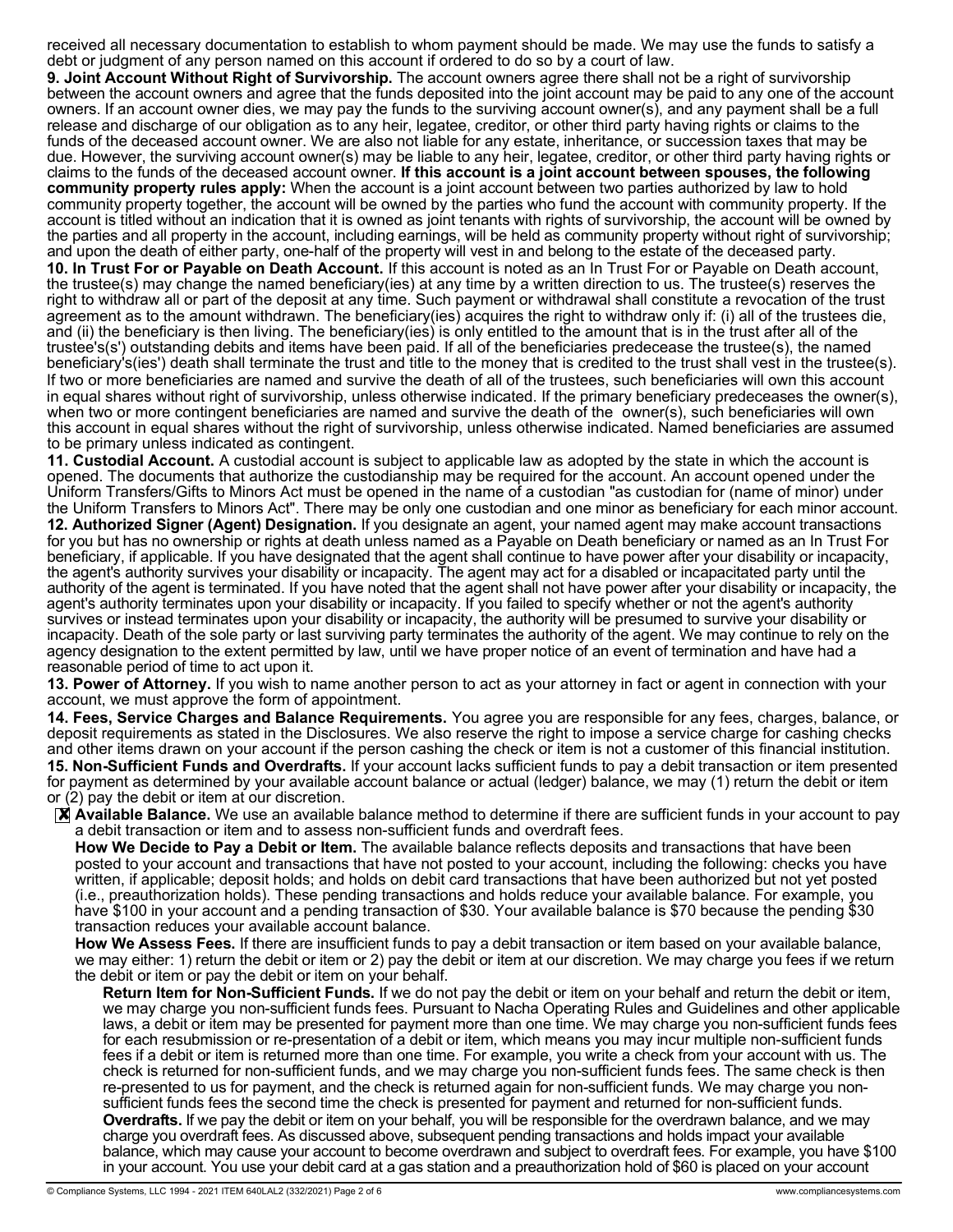because the amount of the transaction is not known at the time of authorization even though your gas was only \$50. The authorization hold reduces your available account balance to \$40. You then spend \$50 on groceries. If we pay this debit on your behalf, you will be responsible for paying the overdrawn balance, and we may charge you overdraft fees.

**Actual (Ledger) Balance.** We use an actual (ledger) balance method to determine if there are sufficient funds in your account to pay a debit transaction or item and to assess non-sufficient funds and overdraft fees.

**How We Decide to Pay a Debit or Item.** The actual (ledger) balance method calculates your account balance only based on transactions that have settled, and it does not reflect pending transactions or checks, if applicable, that have not posted to your account. For example, you have \$100 in your account and a pending transaction of \$30. Your actual (ledger) balance is \$100 because the pending \$30 transaction does not reduce your actual (ledger) account balance until it posts to your account.

**How We Assess Fees.** If there are insufficient funds to pay a debit transaction or item based on your actual (ledger) balance, we may either: 1) return the debit or item or 2) pay the debit or item at our discretion. We may charge you fees if we return the debit or item or pay the debit or item on your behalf.

**Return Item for Non-Sufficient Funds.** If we do not pay the debit or item on your behalf and return the debit or item, we may charge you non-sufficient funds fees. Pursuant to Nacha Operating Rules and Guidelines and other applicable laws, a debit or item may be presented for payment more than one time. We may charge you non-sufficient funds fees for each resubmission or re-presentation of a debit or item, which means you may incur multiple non-sufficient funds fees if a debit or item is returned more than one time. For example, you write a check from your account with us. The check is returned for non-sufficient funds, and we may charge you non-sufficient funds fees. The same check is then re-presented to us for payment, and the check is returned again for non-sufficient funds. We may charge you nonsufficient funds fees the second time the check is presented for payment and returned for non-sufficient funds. **Overdrafts.** If we pay the debit or item on your behalf, you will be responsible for the overdrawn balance, and we may charge you overdraft fees.

 $\Box$  We use an available balance to determine if we pay a debit or item and we use an actual (ledger) balance to assess fees. If this is the case, the applicable rules described above will apply.

If applicable, overdrafts may be covered by our standard overdraft practice that comes with your account or an overdraft protection plan, such as a link to an account or a line of credit. As part of our offered standard overdraft practice, we do not authorize and pay overdrafts on ATM or everyday debit card transactions unless you request us to do so. Please refer to the Overdraft Services Consent Form for more information about overdrafts and our standard overdraft policies, if applicable, and refer to your Truth In Savings disclosure for more information about our overdraft privilege policy.

**16. Processing Order.** We will process debit and credit transactions in accordance with our processing order policy. The processing order of these debits and credits is important because if your account balance has insufficient funds to pay for the debits and credits in the order that they are processed, we may charge you non-sufficient funds fees if we return the debit or charge you overdraft fees if we pay the debit on your behalf.

**17. Amendments and Alterations.** You agree that the terms and conditions governing your account may be amended by us from time to time. We will notify you of amendments as required by applicable law. Your continued use of the account evidences your agreement to any amendments. Notices will be sent to the most recent address shown on the account records. Only one notice will be given in the case of joint account holders.

**18. Notices.** You are responsible for notifying us of any address or name changes, the death of an account holder or other information affecting your account. Notices must be in a form and manner acceptable to us with enough information to allow us to identify the account. Notice sent by you to us is not effective until we have received it and have a reasonable opportunity to act on it. Written notice sent by us to you is effective when mailed to the last address supplied.

**19. Certified Beneficial Owner Information.** If you are obligated to certify beneficial owner information at the time the account is opened, you are responsible for notifying us of any changes to the certified beneficial ownership information that was provided to us. Notice should be made to us as soon as practical upon a change to the beneficial ownership information in a form and manner acceptable to us.

**20. Unlawful Internet Gambling.** Restricted transactions are prohibited from being processed through your account with us as required by the Unlawful Internet Gambling Enforcement Act of 2006 and Regulation GG. A restricted transaction is a transaction or transmittal involving any credit, funds, instrument, or proceeds in connection with the participation of another person in unlawful Internet gambling. You will notify us if your business practices regarding Internet gambling change in the future.

**21. Telephone and Electronic Communication.** You agree that we may call or send text messages to you at the telephone numbers that you provide to us, including a cell phone number, which may result in charges to you, for informational purposes regarding your account(s) with us. These calls and text messages may be made from an automatic telephone dialing system (i.e., an autodialer) or from an artificial or prerecorded voice message system. Additionally, you agree that we may send electronic communication to you at the email addresses you provide to us. You may contact us at any time if you no longer want to receive these communications from us. You also agree that we may monitor and record telephone and electronic communications that affect your account(s) with us to the extent permitted by law. We need not provide further notice to you or receive additional approval.

**22. Online or Mobile Services.** If you open an account or obtain a product or service from us using our online or mobile services, we may record your personal information from a scan or a copy of your driver's license or other personal identification card, or we may receive an image or make a copy of your driver's license or other personal identification card. We may store or retain this information to the extent permitted by law.

**23. Closing Account.** We may close the account at any time, with or without cause, after sending you notice if advance notice is required by law. If applicable, a notice may be sent to you that specifies when the account will be closed. At our discretion, we have the authority to pay an otherwise properly payable item, which is presented after the closing of your account. Such termination will not release you from any fees or other obligations incurred before the termination. We will send a check for the balance in our possession to which you are entitled.

**24. Transfers and Assignments.** You cannot assign or transfer any interest in your account unless we agree in writing. **25. Applicable Laws and Regulations**. You understand that this Agreement is governed by the laws of the state in which the account is opened unless federal law controls. Changes in these laws may change the terms and conditions of your account. We will notify you of any changes as required by law. If any of the terms of this Agreement come into conflict with the applicable law and are declared to be invalid or unenforceable, those terms will be nullified to the extent that they are inconsistent with the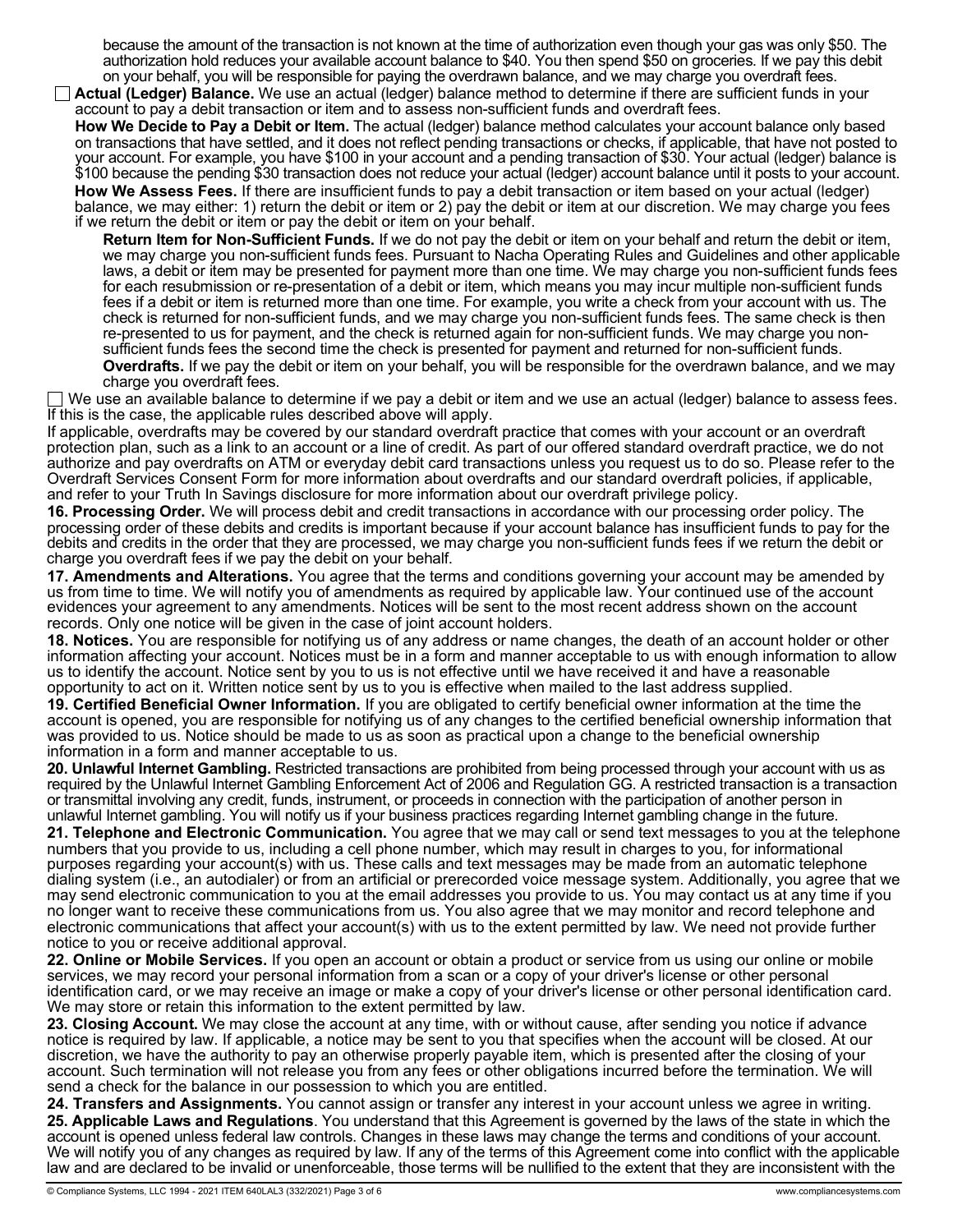law and the applicable law will govern. However, this shall not affect the validity of the remaining provisions.

**26. ACH and Wire Transfers.** This Agreement is subject to Article 4A of the Uniform Commercial Code - Funds Transfers as adopted by the state in which the account is opened. If you send or receive a wire transfer, you agree that Fedwire® Funds Service may be used. Federal Reserve Board Regulation J is the law that covers transactions made over Fedwire® Funds Service. When you originate a funds transfer for which Fedwire® Funds Service is used, and you identify by name and number a beneficiary financial institution, an intermediary financial institution or a beneficiary, we and every receiving or beneficiary institution may rely on the identifying number to make payment. We may rely on the number even if it identifies a financial institution, person or account other than the one named. If you are a party to an Automated Clearing House ("ACH") entry, you agree that we may transmit an entry through the ACH, and you agree to be bound by the National Automated Clearing House Association ("Nacha") Operating Rules and Guidelines, the rules of any local ACH, and the rules of any other systems through which the entry is made.

**Provisional Payment.** Credit we give you is provisional until we receive final settlement for that entry. If we do not receive final settlement, you agree that we are entitled to a refund of the amount credited to you in connection with the entry, and the party making payment to you via such entry (i.e., the originator of the entry) shall not be deemed to have paid you in the amount of such entry.

**Notice of Receipt.** We will not provide you with notice of our receipt of the order, unless we are so requested by the transfer originator in the order. However, we will continue to notify you of the receipt of payments in the periodic statements we provide to you.

**Choice of Law.** We may accept on your behalf payments to your account which have been transmitted, that are not subject to the Electronic Fund Transfer Act, and your rights and obligations with respect to such payments shall be construed in accordance with and governed by the laws of the state where we are located.

**International ACH Transactions.** If your transaction originates from a financial agency that is outside of the territorial jurisdiction of the United States, it may be subject to additional review for compliance with the rules of the Office of Foreign Assets Control (OFAC). If additional review is required, the International ACH transaction will not be available to you until it passes final verification.

## **27. Stop Payments.**

**Stop Payments on Checks.** If you request us to stop payment on a check you have written, you will give written or other confirmation as allowed by us within 14 days of making the request. If you fail to confirm an oral stop payment request within the 14 days, unless our policy provides otherwise, we reserve the right to cancel the request. Your stop payment request must describe the check or account with reasonable certainty and we must receive the request in a time and way that gives us a reasonable opportunity to act on it. A stop payment on a check you have written will remain in effect until the earlier of 1) six months or other time period not less than six months as specified in the Stop Payment Order, or 2) until we receive written revocation of the stop payment. If the check on which a Stop Payment Order has been placed has not yet cleared or been returned to you by the payee, you may renew the Stop Payment Order for an additional six months by providing a request to us in a record or writing within the time period the Stop Payment Order is in effect. Our acceptance of a stop payment request does not constitute a representation by us that the check has not already been paid or that we have had a reasonable opportunity to act on the request. We may accept a stop payment request on lost or stolen checks, whether a single check or series, unless our policy requires we open a new account for you to ensure your security. Written communication includes communication by electronic record.

**Stop Payments on ACH Debits.** A Stop Payment Order may be placed on either a one-time debit transfer or on a multiple debit entry transfer. If you request a Stop Payment Order on an Electronic Check Conversion or other one-time debit transfer, we must receive the request, orally or in a record or writing, in a period of time that provides us a reasonable opportunity to act on it prior to acting on the debit entry, otherwise the Stop Payment Order shall be of no effect. If you requested a stop payment on a multiple or future debit entry transfer, we must receive the Stop Payment Order, orally or in a record or writing, at least three business days before a scheduled debit entry. Requests to stop all future payments on an ACH debit transfer may require additional documentation to be supplied to us. Oral stop payment orders are binding on us for 14 calendar days only, unless our policy provides otherwise, and must be confirmed by you in a record or writing within that period. A Stop Payment Order on an ACH debit will remain in effect until the earlier of 1) your withdrawal of the Stop Payment Order, or 2) the return of the debit entry, or, where a Stop Payment Order is applied to more than one debit entry under a specific authorization involving a specific payee (Originator), the return of all such debits. When a stop is placed on a multiple or future debit entry transfer, we may require your confirmation in a record or writing stating that you have canceled your authorization for the transfer with the payee

(a Stop Payment Order does not revoke authorization). Written communication includes communication by electronic record. The Stop Payment Order shall be governed by the provisions of Article 4A of the Uniform Commercial Code as adopted by the state in which the account is opened, the Electronic Fund Transfer Act (Regulation E), Nacha Operating Rules, and any applicable state law. You may be charged a fee every time you request a Stop Payment Order and for each Stop Payment Order renewal you make. You understand that we may accept the stop payment request from any of the joint owners of the account regardless of who signed the check or authorized the transfer. A release of the Stop Payment Order may be made only by the person who initiated the stop payment request.

**28. Checks.** All negotiable paper ("checks") presented for deposit must be in a format that can be processed and we may refuse to accept any check that does not meet this requirement. All endorsements on the reverse side of any check deposited into your account, or on any check issued by you, must be placed on the left side of the check when looking at it from the front, and must be placed so as to not go beyond an area located 1-1/2 inches from the left edge of the check when looking at it from the front. It is your responsibility to ensure that this requirement is met. You are responsible for any loss incurred by us for failure of an endorsement to meet this requirement.

**29. Electronic Checks and Electronically-Created Items.** Pursuant to Regulation CC, electronic checks may be treated the same as paper checks for check collection and processing purposes. See the Substitute Checks section for more information. Electronically-created items ("ECI") are check-like items created in electronic form that never existed in paper form. For example, you set up automatic bill payments with us to pay your utility bill. From your account information, we create an ECI that is sent to your utility company for payment. An ECI cannot be used to create a substitute check since it never existed in paper form. **30. Substitute Checks.** To make check processing faster, federal law permits financial institutions to replace original checks with "substitute checks." These checks are similar in size to original checks with a slightly reduced image of the front and back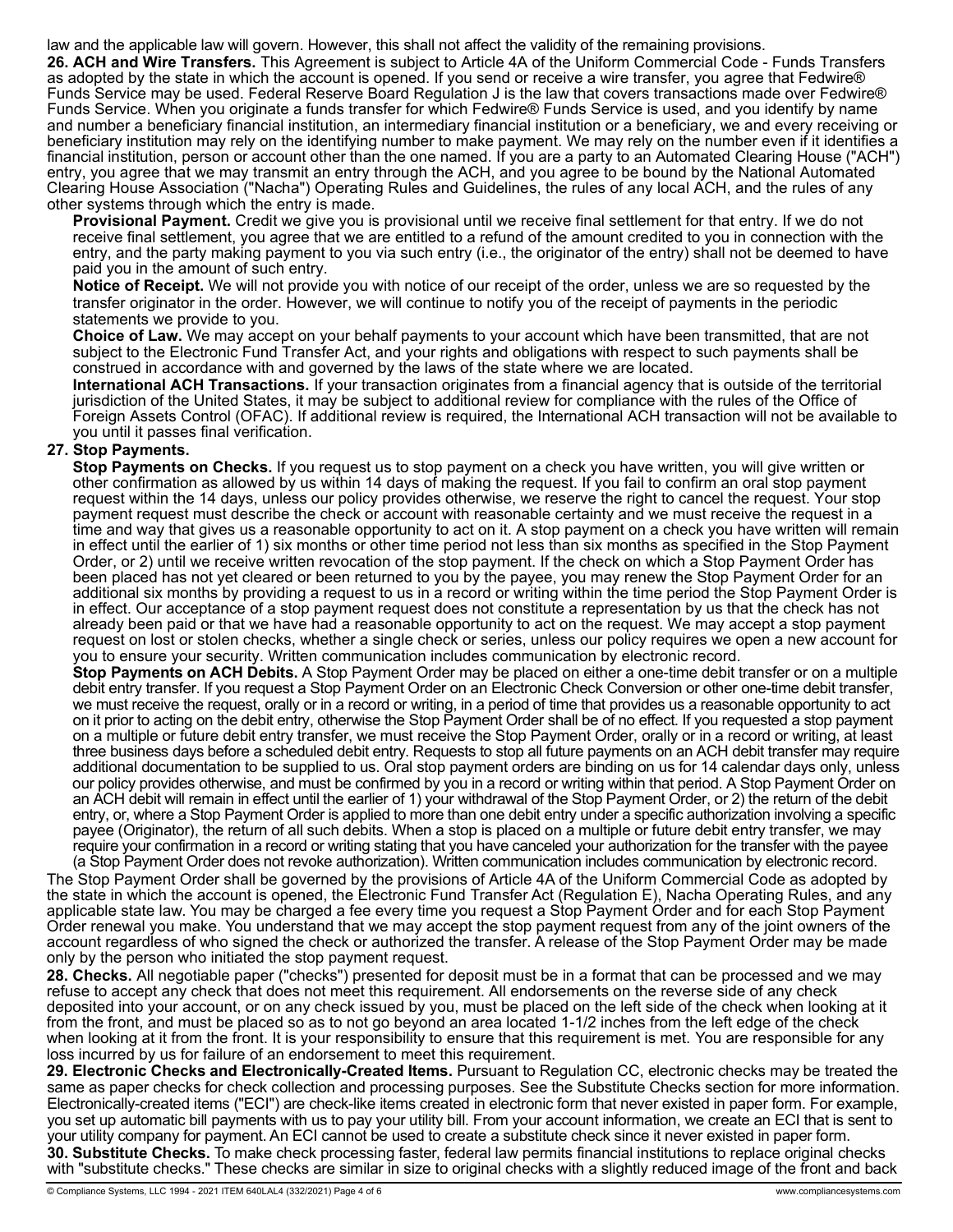of the original check. The front of a substitute check states: "This is a legal copy of your check. You can use it the same way you would use the original check." You may use a substitute check as proof of payment just like the original check. Some or all of the checks that you receive back from us may be substitute check(s). An electronic check can be used to create a substitute check since the electronic image and electronic information was derived from its paper form.

**31. Remote Deposit Capture.** Remote deposit capture ("RDC") allows you to make deposits to your account from remote locations by electronically transmitting digital images of your original paper checks, which are drawn on or payable through United States financial institutions in United States dollars to us. We may then use the digital image to create an electronic check or substitute check for collection. If you use our RDC services, if applicable, we may require you to endorse the back of the paper check to indicate that it has been remotely deposited. For example, "for mobile deposit only."

**32. Preauthorized Checks or Drafts.** You should guard information about your account (such as your routing number and your account number) as carefully as you would guard blank checks. If you voluntarily give such information about your account to a party which is seeking to sell you goods or services, without physically delivering a check to it, any debit to or withdrawal from your account it initiates will be deemed authorized by you.

**33. Stale or Postdated Checks.** We reserve the right to pay or dishonor a check more than 6 months old without prior notice to you. If you can write checks on your account, you agree not to postdate any check drawn on the account. If you do and the check is presented for payment before the date of the check, we may pay it or return it unpaid. We are not liable for paying any stale or postdated check. Any damages you incur that we may be liable for are limited to actual damages not to exceed the amount of the check.

**34. Verifying Funds Availability for Check.** You authorize us to release funds availability information about your account to individuals or merchants who represent to us that they have received a check or other item from you.

**35. Check Safekeeping.** If you can write checks on your account and utilize check safekeeping or any other system offered by us for the retention of your checks, you understand that the canceled checks will be retained by us and destroyed after a reasonable time period or as required by law. If for any reason we cannot provide you with a copy of a check, our liability will be limited to the lesser of the face amount of the check or the actual damages sustained by you. When you request a copy of a check it may be subject to a fee as defined in the Disclosures.

**36. Remotely Created Checks.** A remotely created check, as defined in Regulation CC, means a check that is not created by the paying bank and that does not bear a signature applied, or purported to be applied, by the person on whose account the check is drawn. By having a deposit account with us, you certify that all remotely created checks deposited to your account(s) will be expressly and verifiably authorized by the payor. And we reserve the rights to refuse for deposit any such remotely created check if we have any reason to believe that the item is fraudulent in any manner, and to obtain from you the payor's express, verifiable authorization for any such check.

**37. Statements.** If your account is a Checking, NOW, Money Market, or Statement Savings account, we will provide you with a periodic statement showing the account activity. The last address you supply us in writing will be deemed the proper address for mailing this statement to you. The account holder who receives this statement is the agent for his/her co-account holder(s) for purposes of receiving the statement and items. You must exercise reasonable care in reviewing your statement and reasonable promptness in notifying us of any discrepancies, such as alterations or forged or unauthorized signatures, even if by the same wrongdoer. You must notify us within 30 days after we mail or otherwise make the statement available to you of any discrepancies, except for transfers governed by the Wire Transfer Agreement. If you fail to notify us with reasonable promptness, you will have no claim against us to the extent permitted by law. Additionally, you agree that we will not be liable for discrepancies reported to us after one year after we mail or otherwise make the statement or items available to you, even if we failed to exercise reasonable care. However, if the discrepancy is the result of an electronic fund transfer, the provisions of our Disclosures will control its resolution. If you do not receive a statement from us because you have failed to claim it, or have supplied us with an incorrect address, we may stop sending your statements until you specifically make written request that we resume sending your statements and you supply us with a proper address.

**38. Electronic Statements and Notices.** You may have the option to have statements and notices regarding this account provided to you in an electronic form, including to a designated e-mail address, through an online banking portal, or other electronic method, upon your authorization. The authorization may be withdrawn at any time to return to a mailed paper form by providing written notice to us at the address provided. The fees for receiving in either form, and for receiving paper copies, are described in your Disclosures. In order to receive your account information in an electronic form, the receiving system may have to meet specific requirements. We will keep you informed of any change to the minimum hardware or software requirements.

**39. Signatures.** Your signature on the Account Information form is your authorized signature. You authorize us, at any time, to charge you for all checks, drafts, orders, or other items for the payment of money, that are drawn on us regardless of by whom or by what means (including facsimile signature(s)) may have been affixed so long as they resemble the signature specimen in our files. For withdrawal and for other purposes relating to any account you have with us, we are authorized to recognize your signature; and we will not be liable to you for refusing to honor signed instruments or instructions if we believe in good faith that one or more of the signatures appearing on the instrument or instruction is not genuine.

If your items are signed using any facsimile signature or non-manual form of signature, you acknowledge that it is solely for your benefit and convenience. You agree that no facsimile signature you have authorized us to honor may be considered a forgery or an unauthorized signature, and that every authorized facsimile signature shall be effective as the signatory's own original, manual signature. You accept sole responsibility for maintaining security over any device affixing the signature as such signature will be effective regardless of whether the person affixing it was authorized to do so. Your authorization notwithstanding, we are not obligated to accept or pay any items bearing facsimile signatures.

Further, most checks, drafts, orders, or other items are processed automatically, i.e., without individual review of each item. Therefore, unless we agree in a separate writing, in our sole discretion, upon your request and due to unique circumstances to conduct individual review of checks, drafts, orders, or other items for more than one signer, you agree that we are acting within common and reasonable banking practices by automatically processing these items. You agree to indemnify, defend, and hold us harmless from and against all loss, costs, damage, liability, and other injury (including reasonable attorney fees) that you or we may suffer or incur as a result of this practice.

**40. Restrictive Legends.** We are not required to honor any restrictive legend on checks you write unless we have agreed to the restriction in a writing signed by an officer of the financial institution. Examples of restrictive legends are "two